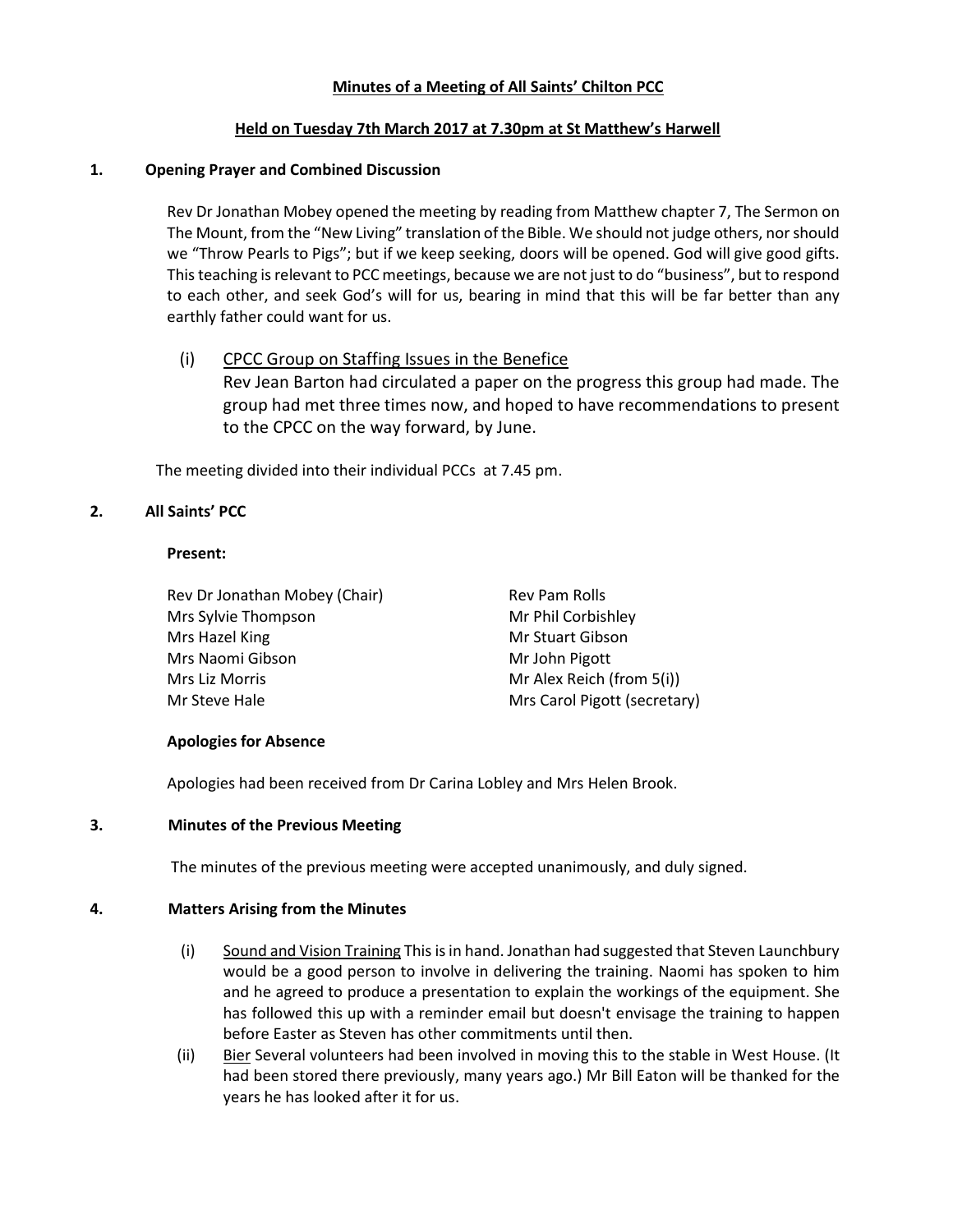(iii) Boundary Wall Up-date Pam has been working hard, looking for the historical evidence of ownership of the wall. It is hoped that Alex will be talking with the owners of West House again in the near future.

#### 5. Committee reports

- (i) Finance Report and Revenue Account. These had been circulated. There were no decisions required. The 2016 Accounts had been examined. PCC accepted the Annual Accounts unanimously, and they were duly signed by the Rector. In response to a question from Hazel, Stuart replied that the balance of £10,000 in the CFW fund was within Chilton, not across the benefice. Replying to a question from Sylvie, he confirmed that we would end up with a surplus, should the CFW continue to be employed by us on a half-time basis. (Alex Reich arrived at this point)
- (ii) Fabric. Andrew Hayes had circulated his usual, clear, "Snapshot" of the state of the Fabric. Sadly, honey fungus has attacked the 2 chestnut trees, which therefore need to be felled. This will happen around  $10<sup>th</sup>$  March. (The parish has been forewarned.) The plum and crab-apple trees have also been affected, and are being watched. It is possible that they may develop resistance.

Referring to the heating of church, Andrew had written that the Fabric Committee would try to find a company who could build bespoke fan heaters to match the performance of our GEC heaters. Phil asked if the heaters needed to be replaced. Alex and Sylvie replied, that the heaters were very old, and had been repaired in the past. The Fabric Committee were gathering information at this stage, for future reference.

a) Rail at Chancel Step. Alex reported that the handrail was now to be sited on the south wall at the chancel step. i.e. to the right-hand side, looking towards the east window. It will have a more substantial fixing at this point, and will be able to extend further into the nave than if fixed to the pulpit side. Alex was liaising with Helen Lambourn of the DAC in case we needed a new faculty because the design had to be very slightly amended, to extend further. It could possibly be fixed by June, or sometime thereafter.

PCC expressed their thanks to Andrew, via Alex, for all the work done on the fabric.

#### 6. Health and Safety Representative

Our Church Insurers had supplied recommendations for a Health and Safety Policy, and actions that needed to be undertaken. Alex had noted these requirements, and a paper had been circulated to PCC. As James Hellem had now moved away, we have a vacancy for a representative, to up-date and implement our policy. They would be advised to liaise with Hazel Connolly, of Harwell, who had undertaken this role for St Matthew's. The secretary would approach people suggested for the role.

#### 7. Preparations for Mothering Sunday and Easter

Liz would prepare the posies for Mothering Sunday, with other volunteers, in the church kitchen on Saturday 25<sup>th</sup> March. She would also arrange for information to go in the notice sheet.  $13<sup>th</sup>$  April, Maundy Thursday service would be in Chilton. (Rector to check/change website venue) There would be a procession of witness on Good Friday, starting from the Chilton Field Community Room at 8.45 am, prior to Good Friday service in church.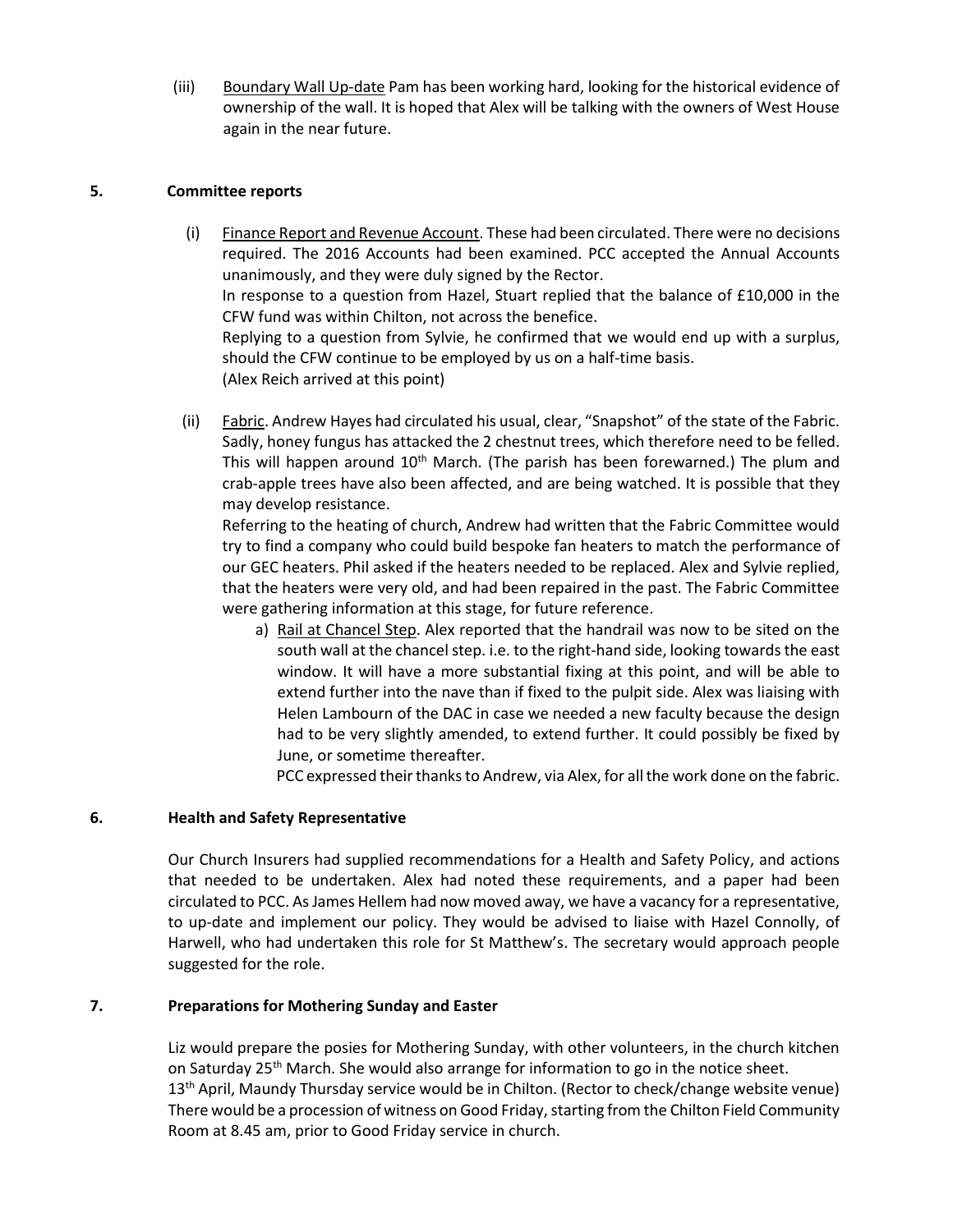Pam would be leading the Easter Vigil service on Saturday 15<sup>th</sup> April. Easter Sunday, 16th April, would be a Family Communion service at 9.30. The Rector would enquire if those leading Pebbles would be prepared to run the Pebbles group on that Sunday.

## 8. Revision of Electoral Roll

This was in hand, organised by Gordon Cowan. The notice of revision had been put up, and application forms to be entered on the roll had been placed in church.

## 9. Preparations for Annual Church Meeting and Annual Parochial Church Meeting

(i) Approval of Reports.

 The Annual Report was approved, subject to slight amendment and rearrangement. The Financial Report had been approved at the January PCC, and was included within the Annual Report. The Annual Accounts had also been approved, and had now been audited. The Fabric and Ornaments report and related papers had been circulated, and were approved.

- (ii) Presentation of Logbook, Terrier and Inventory. Naomi presented these, which were approved. Naomi and Alex were thanked for the time and effort taken to produce these.
- (iii) Preparation for Elections. We need to elect:
	- 2 Churchwardens for 1 year
	- 3 PCC members for 3 years and
	- 3 Deanery Synod Representatives for 3 years. (We had 81 on the Electoral Roll as at the 2016 APCM, which entitles us to 3 Deanery reps)

Naomi has completed 5 years' service as Churchwarden (and will not be standing for election to PCC)

John has served for 23 years as Deanery Rep, and has decided not to stand for re-election to Deanery, but is prepared to stand for the PCC vacancy

Sylvie has also been a Deanery Rep, and is taking the opportunity to stand down from PCC.

Alex is prepared to stand again as Churchwarden, and 2 retiring members of PCC (Stuart and Helen) will also stand for re-election. (James Hellem was the third member of PCC whose term of office has been completed, and has moved away)

Nominations are therefore required for at least a further 1 Churchwarden, and 3 Deanery Reps.

Nomination forms would be available in church.

PCC were greatly appreciative of Naomi's stalwart work as Churchwarden, and on PCC for many years before that; also of John's lengthy service on Deanery.

Sylvie had undertaken some extremely onerous work researching the possibility of installing underfloor heating, during her time on PCC, for which we are exceedingly grateful.

# 9. Future Dates

- (i) Generation Gold Service Monday  $13<sup>th</sup>$  March, 2.30pm at All Saints'
- (ii) Mothering Sunday 26th March
- (iii) Easter Sunday  $16<sup>th</sup>$  April